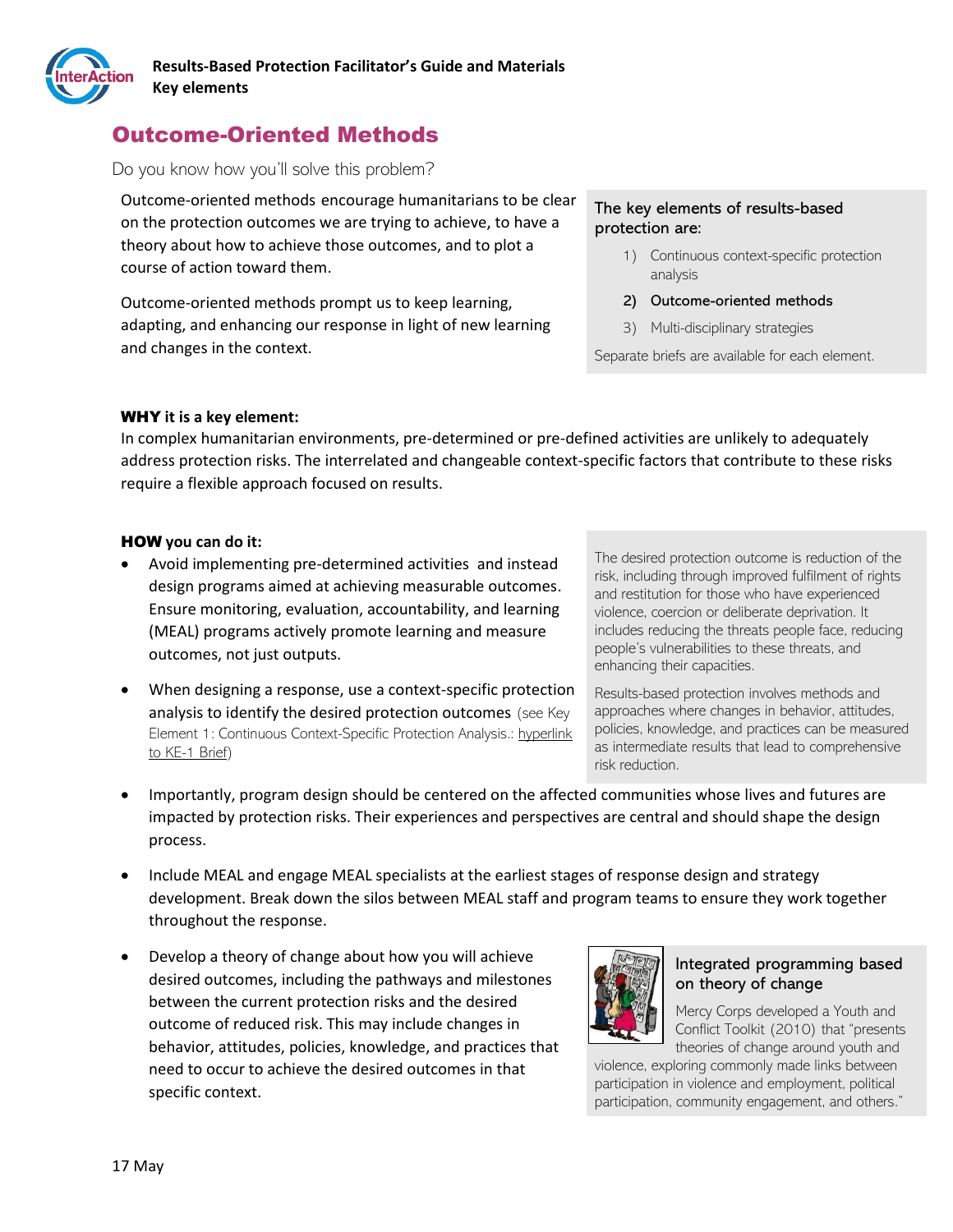

## **Results-Based Protection Facilitator's Guide and Materials Key elements**

• Track progress and use this information and continuous context-specific protection analysis to inform decision making, including adjustments to programs. MEAL activities should capture and communicate learning in a timely way to inform decision making and program adjustment.

However, Mercy Corps also undertook countryspecific research which demonstrated the value and necessity of context-specific analysis combined with research to develop theories of change.<sup>1</sup> These inform the design of multi-sectoral and multidisciplinary programs where Mercy Corps "adopts an integrated approach to preventing young people from joining violent movements and promotes a wide range of economic, public sector, and community engagement opportunities in our youth and conflict programming." 2

- Ensure reflectivity, flexibility, and adaptability in programming. Base this on regular reflection on and review of the effectiveness of interventions. Consider whether, how, and why change is happening as you thought it would and how shifts in the external environment might have affected the change.
- Promote learning, reflection, and program adaptation in regular team and cross-team meetings and discussions. Include the details of those discussions in regular internal reports, or ensure MEAL approaches capture and communicate this information.
- Refine and adapt initial or interim strategies that may be based on early information and rapid or limited protection analysis. Similarly, review and refine early protection analyses and the theory of change that underpins them as more information becomes available.

### WHAT **you need to do it:**

- Ensure a common understanding in your own organization and among collaborating stakeholders of the desired protection outcome, and the role of each organizations in achieving it.
- Facilitate efficient two-way information flows between decision makers and frontline staff. Consider formal and informal and written and verbal communication mechanisms.
- Build and strengthen internal mechanisms, policies and resources that support and enable flexibility and adaptability in programming.
- Build linkages across disciplines within your organization, and with other relevant organizations and stakeholders.
- Establish 'fit for purpose' protection information management systems to support ongoing analysis, reflection, learning, and adaptation.
- Cultivate reflective, evaluative, and problem-solving mindsets among staff, and create opportunities for staff to regularly



#### Gender-based violence case management outcome monitoring toolkit

The International Rescue Committee

(IRC) developed an outcome monitoring tool for gender-based violence (GBV) case management. According to the IRC, "Monitoring and evaluation is an important part of accountable and effective [gender-based violence] response, but traditionally the sector has focused on outputs (number of survivors receiving services, number of staff trained and number of dignity kits distributed). The GBV Case Management Outcome Monitoring Toolkit helps users to measure outcomes, not outputs; the impact of gender-based violence case management on psychosocial well-being (measured by women's and older adolescent's ability to carry out important tasks in their daily lives) and felt stigma (both perceived and internalized experiences of stigma). This toolkit was inspired by IRC's commitment to measure outcomes as part of its Outcomes and Evidence Framework, specifically the outcome "Women and girls are protected from and treated for the consequence of GBV."<sup>3</sup>

17 May